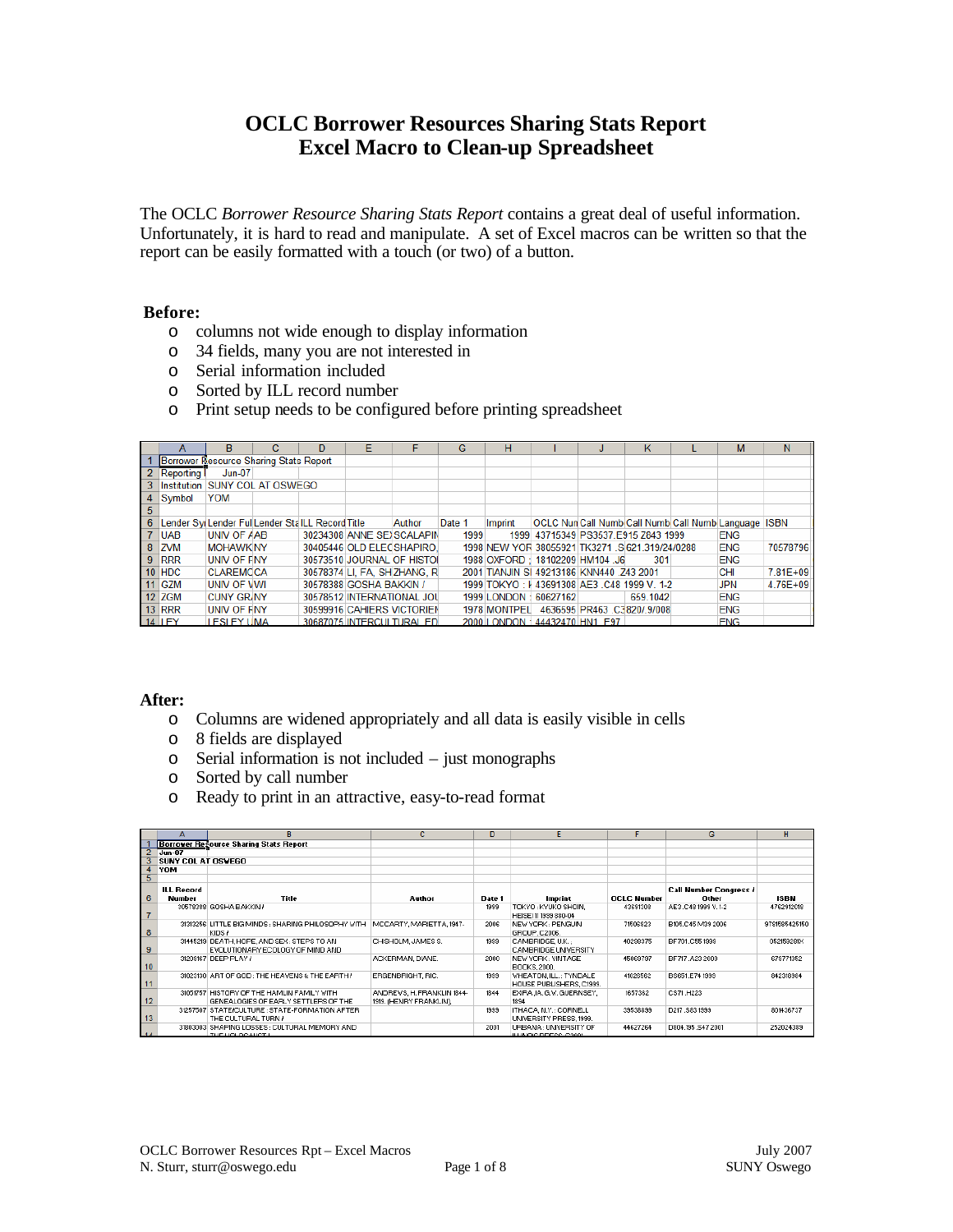## **Staff Workflow**

- 1. Open the *Borrower Resource Sharing Stats Report* in Excel
- 2. Click the button (macro) "OCLC\_rpt\_1"
- 3. When the macro is complete, the spreadsheet will be sorted by ISSN number. o Highlight the rows with ISSN numbers and delete them
- 4. Click the button (macro) "OCLC\_rpt\_2"
- 5. You can now save and/or print the file

## **Macros**

You will find the text of 2 Excel macros on the following pages. You will need to set these up in Excel.

o OCLC\_rpt\_1 o OCLC\_rpt\_2

One method is to record a new macro, move the cursor a few cells, then stop the recording. Open (edit) the macro you just created, remove all the text, and copy and paste one of the macros below.

To record a new macro:

o Tools / Macro / Record New Macro

To open/edit a macro:

- o Tools / Macro / Macros…
- o Highlight the macro name and click *Edit*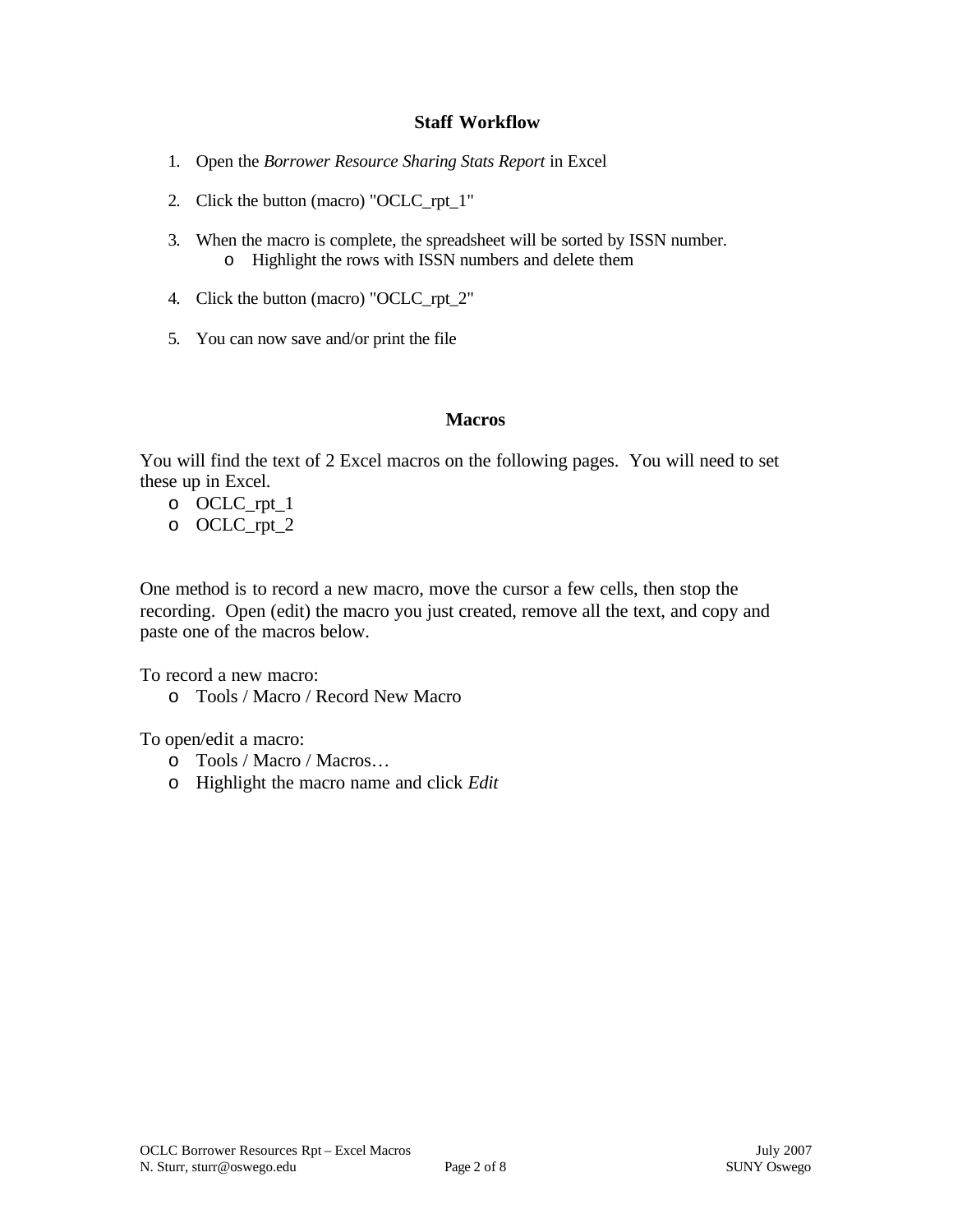# **To Add a Macro to a Toolbar**

- 1. Right-click toolbar and select Customize
- 2. On the *Commands* tab, select: Categories: *Tools* Command: *Macro*
- 3. Click *Macro* (a button icon should appear under the mouse pointer) and drag it to the toolbar



\* Directions are written for Excel 2003. The process should be similar in other versions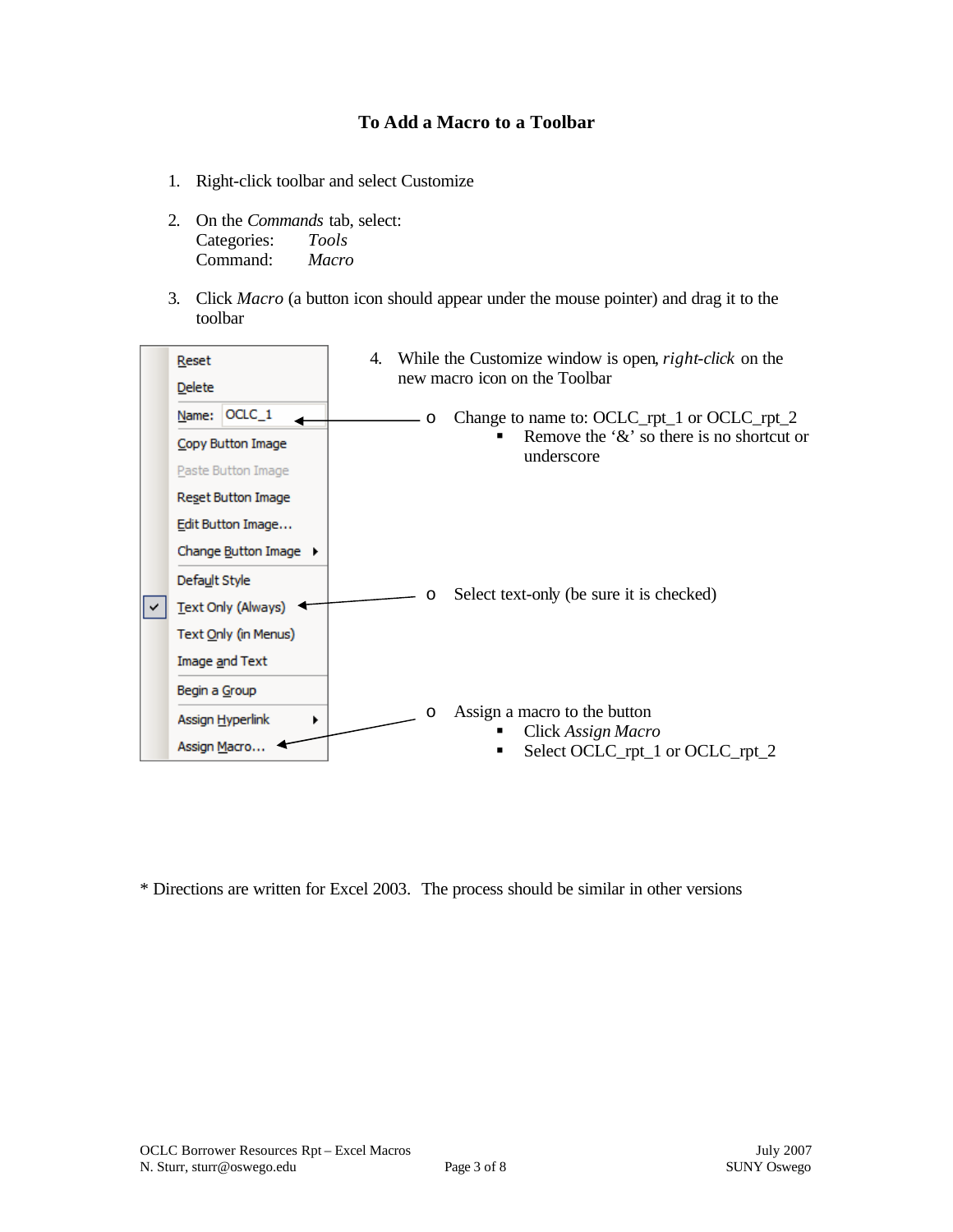# **OCLC\_rpt\_1**

```
Sub OCLC_rpt_1()
' OCLC_rpt_1 Macro
' Move B2:B4 to A2:A4
    Range("B2:B4").Select
    Selection.Cut
    Range("A2").Select
    ActiveSheet.Paste
    With Selection
         .HorizontalAlignment = xlLeft
         .VerticalAlignment = xlBottom
         .WrapText = False
         .Orientation = 0
         .AddIndent = False
         .IndentLevel = 0
         .ShrinkToFit = False
         .ReadingOrder = xlContext
         .MergeCells = False
     End With
' Delete columns
    Columns("P:AQ").Select
    Selection.Delete Shift:=xlToLeft
    Columns("K:M").Select
     Selection.Delete Shift:=xlToLeft
     Columns("B:C").Select
     Selection.Delete Shift:=xlToLeft
' Sort by ISSN number
     Rows("7:7").Select
    Range(Selection, ActiveCell.SpecialCells(xlLastCell)).Select
     Selection.Sort Key1:=Range("J7"), Order1:=xlDescending, 
Header:=xlGuess, _
         OrderCustom:=1, MatchCase:=False, Orientation:=xlTopToBottom, _
         DataOption1:=xlSortNormal
```
#### End Sub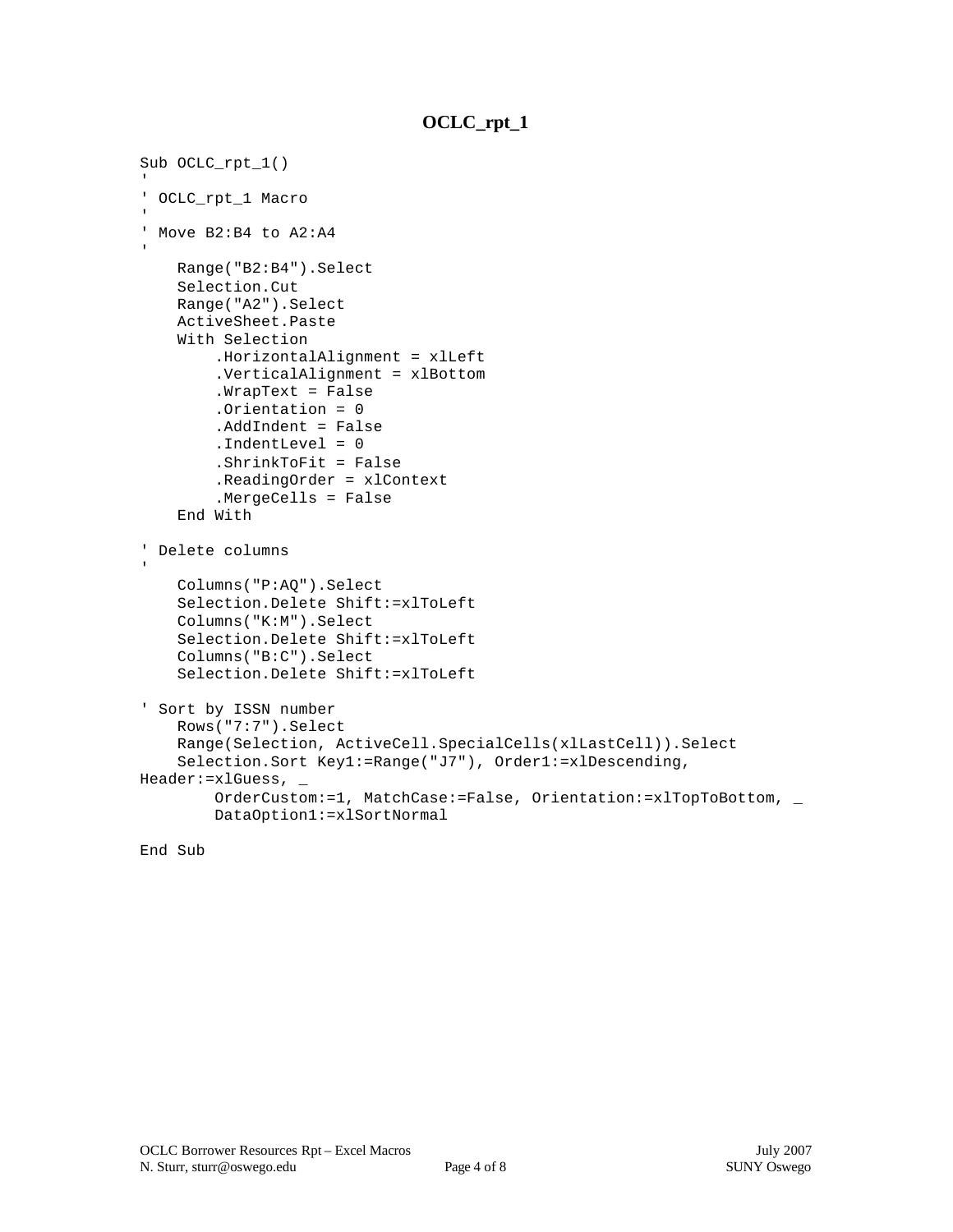# **OCLC\_rpt\_2**

```
Sub OCLC_rpt_2()
' OCLC_rpt_2 Macro
' Move header in col A to col B
' Remove col A
    Range("A1:A4").Select
    Selection.Cut
    Range("B1").Select
    ActiveSheet.Paste
     Columns("A:A").Select
     Selection.Delete Shift:=xlToLeft
' Sort by call number
    Rows("7:7").Select
    Range(Selection, ActiveCell.SpecialCells(xlLastCell)).Select
     Selection.Sort Key1:=Range("G7"), Order1:=xlAscending, 
Header:=xlGuess, _
         OrderCustom:=1, MatchCase:=False, Orientation:=xlTopToBottom, _
         DataOption1:=xlSortNormal
' Widen and format columns
     Columns("A:A").ColumnWidth = 12
     Columns("B:B").ColumnWidth = 40
     Columns("C:C").ColumnWidth = 25
     Columns("E:E").ColumnWidth = 23.57
     Columns("F:F").ColumnWidth = 27
     Columns("F:F").ColumnWidth = 14
     Columns("G:G").ColumnWidth = 22
     Columns("H:H").ColumnWidth = 14
     Columns("I:I").Select
     Selection.Delete Shift:=xlToLeft
    Rows("6:6").Select
    Range("D6").Activate
     With Selection
         .HorizontalAlignment = xlCenter
         .VerticalAlignment = xlBottom
         .WrapText = False
         .Orientation = 0
         .AddIndent = False
         .IndentLevel = 0
         .ShrinkToFit = False
         .ReadingOrder = xlContext
         .MergeCells = False
     End With
```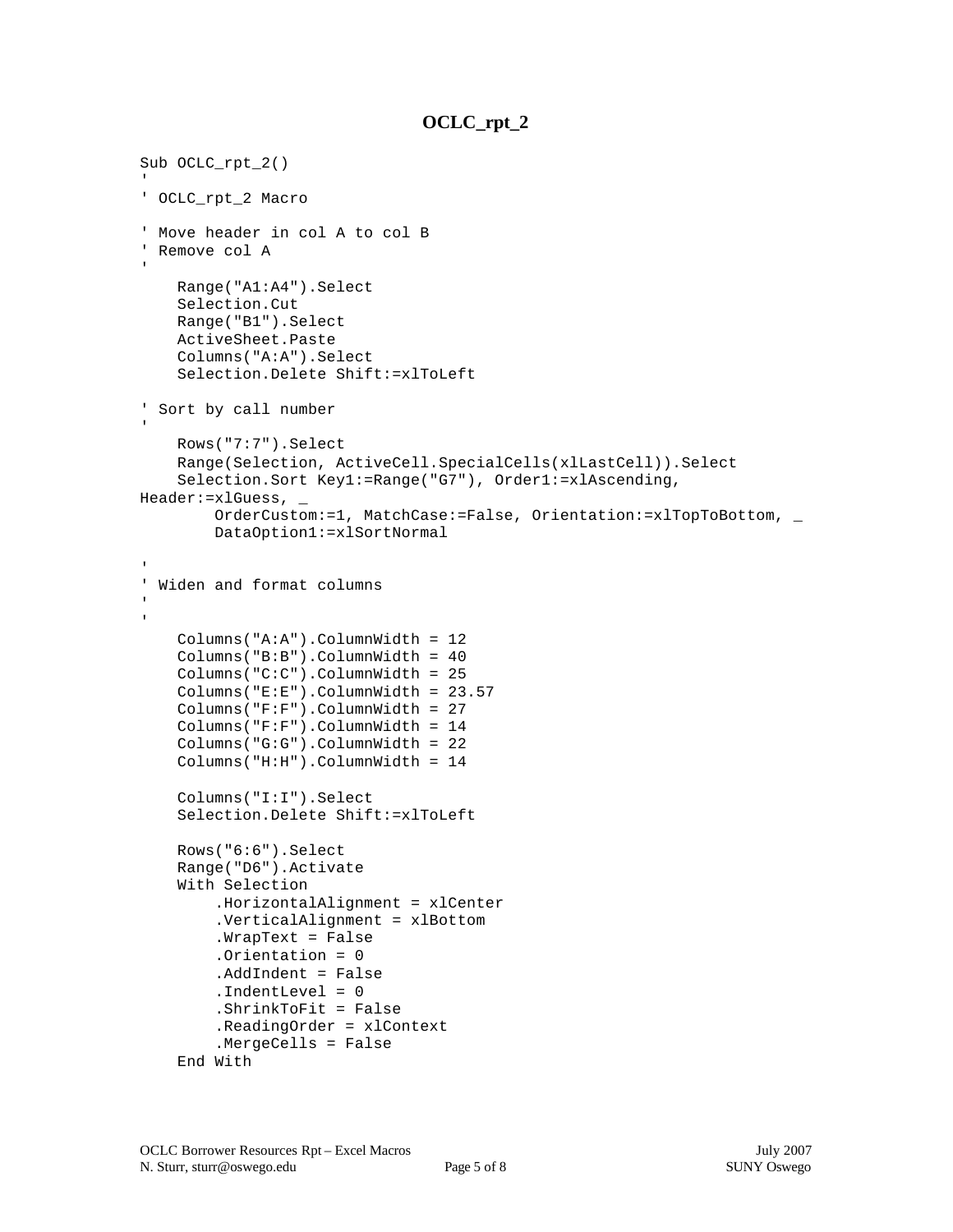```
 Columns("B:E").Select
    With Selection
         .VerticalAlignment = xlTop
         .WrapText = True
         .Orientation = 0
         .AddIndent = False
         .ShrinkToFit = False
         .ReadingOrder = xlContext
         .MergeCells = False
    End With
    Cells.Select
    With Selection
         .VerticalAlignment = xlTop
         .Orientation = 0
         .AddIndent = False
         .ShrinkToFit = False
         .ReadingOrder = xlContext
         .MergeCells = False
    End With
    Selection.Rows.AutoFit
    Range("A1").Select
' More formatting
    Rows("6:6").Select
    Range("B6").Activate
    Selection.RowHeight = 26.25
    Selection.Font.Bold = True
    With Selection
         .HorizontalAlignment = xlCenter
         .VerticalAlignment = xlBottom
         .WrapText = True
         .Orientation = 0
         .AddIndent = False
         .IndentLevel = 0
         .ShrinkToFit = False
         .ReadingOrder = xlContext
         .MergeCells = False
    End With
    Columns("H:H").Select
    With Selection
         .HorizontalAlignment = xlCenter
         .Orientation = 0
         .AddIndent = False
         .IndentLevel = 0
         .ShrinkToFit = False
         .ReadingOrder = xlContext
         .MergeCells = False
    End With
    Columns("D:D").Select
    With Selection
         .HorizontalAlignment = xlCenter
         .Orientation = 0
         .AddIndent = False
         .IndentLevel = 0
```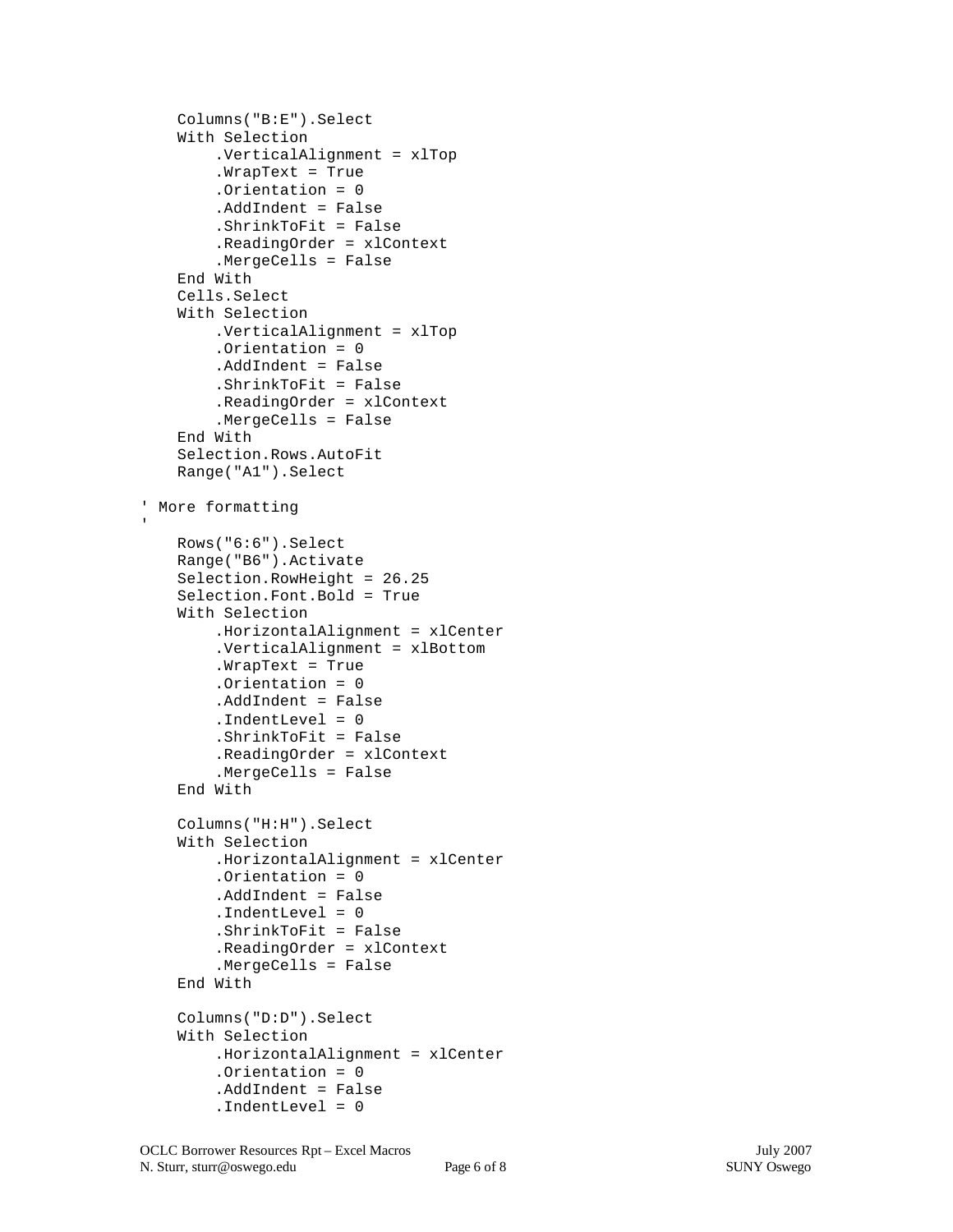```
 .ShrinkToFit = False
         .ReadingOrder = xlContext
         .MergeCells = False
    End With
    Columns("F:F").Select
    With Selection
         .HorizontalAlignment = xlCenter
         .Orientation = 0
         .AddIndent = False
         .IndentLevel = 0
         .ShrinkToFit = False
         .ReadingOrder = xlContext
         .MergeCells = False
    End With
    Rows("1:4").Select
    Selection.Font.Bold = True
' Setup print formatting
    Cells.Select
    With Selection.Font
         .Name = "Arial"
        .Size = 8 .Strikethrough = False
         .Superscript = False
         .Subscript = False
         .OutlineFont = False
         .Shadow = False
         .Underline = xlUnderlineStyleNone
         .ColorIndex = xlAutomatic
    End With
    With ActiveSheet.PageSetup
         .PrintTitleRows = "$6:$6"
         .PrintTitleColumns = ""
    End With
    ActiveSheet.PageSetup.PrintArea = ""
    With ActiveSheet.PageSetup
         .LeftHeader = ""
         .CenterHeader = ""
         .RightHeader = ""
         .LeftFooter = ""
         .CenterFooter = ""
         .RightFooter = ""
         .LeftMargin = Application.InchesToPoints(0.5)
         .RightMargin = Application.InchesToPoints(0.5)
         .TopMargin = Application.InchesToPoints(0.5)
         .BottomMargin = Application.InchesToPoints(0.5)
         .HeaderMargin = Application.InchesToPoints(0.5)
         .FooterMargin = Application.InchesToPoints(0.5)
         .PrintHeadings = False
         .PrintGridlines = True
         .PrintComments = xlPrintNoComments
         .PrintQuality = 600
         .CenterHorizontally = False
```